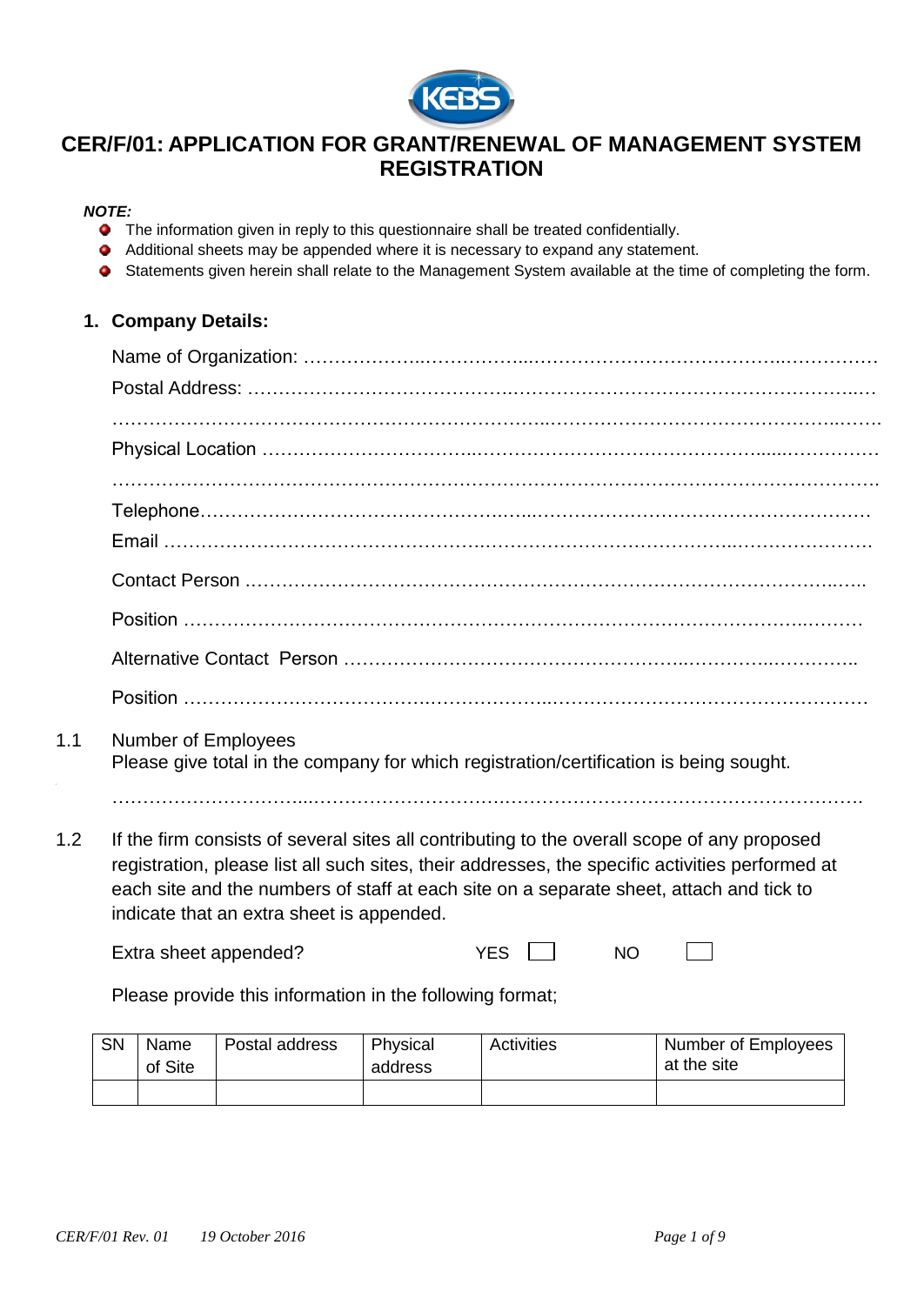1.3 If the firm operates at **temporary** sites which are within the proposed scope of registration, please provide information on a separate sheet, attach and tick to indicate that an extra sheet is appended.

| Extra sheet appended? |  | ΝC |  |
|-----------------------|--|----|--|
|-----------------------|--|----|--|

Please provide this information in the following format;

| SN  | Name of<br><b>Temporary</b><br><b>Site</b> | Postal address<br>as applicable                                                                                          | Physical<br>address | <b>Activities</b>                                                                                                                                                   | Number of Employees<br>at each temporary<br>site |
|-----|--------------------------------------------|--------------------------------------------------------------------------------------------------------------------------|---------------------|---------------------------------------------------------------------------------------------------------------------------------------------------------------------|--------------------------------------------------|
|     |                                            | 1.4 Do you trade under any other trading names?<br>If 'YES' give further details:                                        |                     | YESL                                                                                                                                                                | NOL                                              |
| 1.5 |                                            | Is your organization part of some larger organization?<br>If 'YES' give name of the larger organization/holding company. |                     | YES                                                                                                                                                                 | <b>NO</b>                                        |
| 2.  | <b>Other Information</b>                   |                                                                                                                          |                     |                                                                                                                                                                     |                                                  |
| 2.1 | management system?                         |                                                                                                                          |                     | Did you seek the assistance of a Consultant during the development of your<br>YES    <br><b>NO</b>                                                                  |                                                  |
|     |                                            |                                                                                                                          |                     | Give names of the person(s) involved in the consultancy services                                                                                                    |                                                  |
| 2.2 | (a)                                        | activities do these departments offer to your organization?                                                              |                     | What other departments of KEBS do you interact with and which services/                                                                                             |                                                  |
|     |                                            | of the Quality Assurance officers you deal with                                                                          |                     | (b) If your organization interacts with the Quality Assurance department of KEBS<br>(standardization mark or general quality assurance) please indicate the name(s) |                                                  |
| 2.3 |                                            | (a) Does your organization operate in Shifts?                                                                            |                     | YES                                                                                                                                                                 | <b>NO</b>                                        |
|     |                                            |                                                                                                                          |                     |                                                                                                                                                                     |                                                  |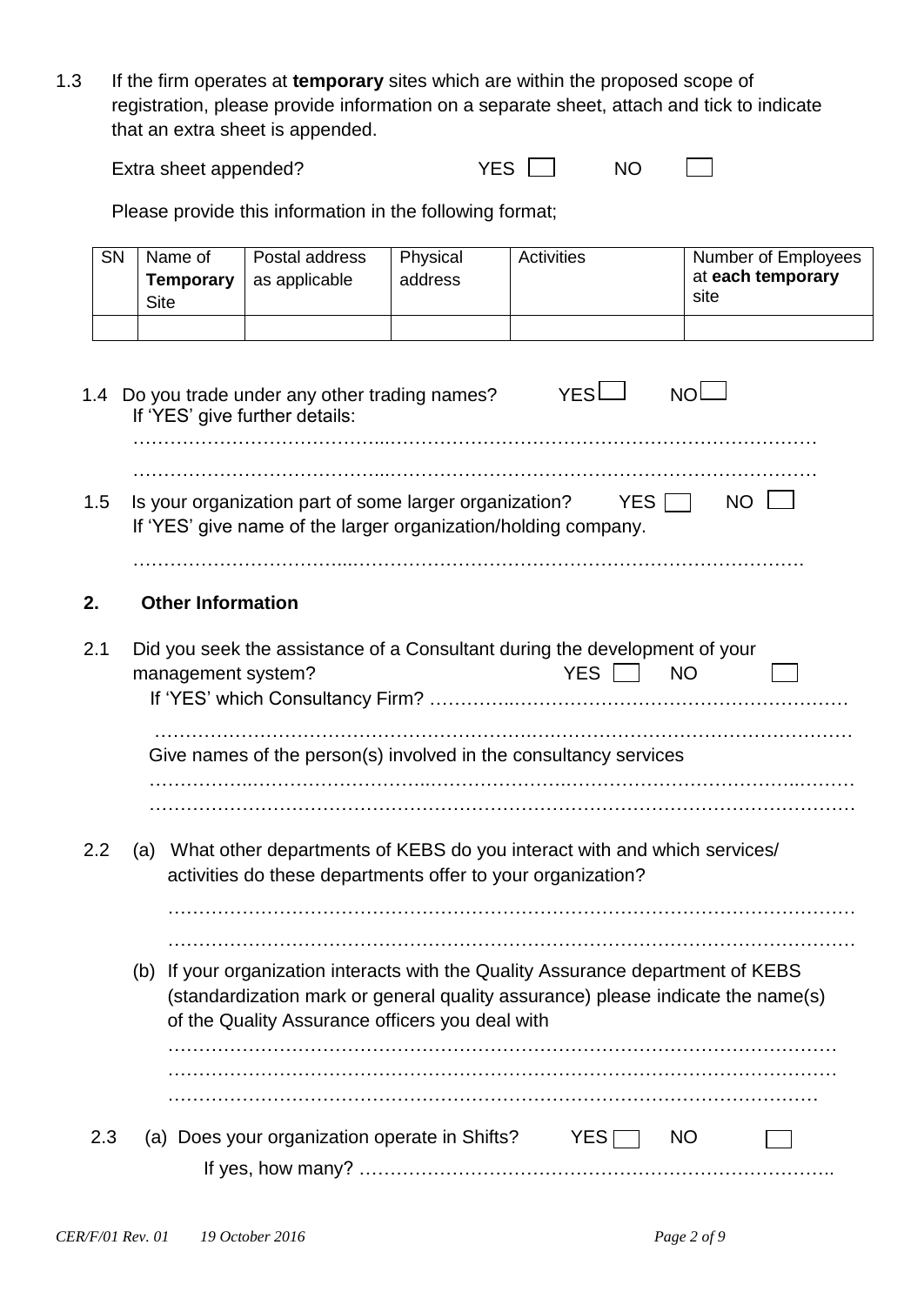(b) If the organization operates in shifts, kindly list on a separate sheet, the activities of each shift, number of personnel, the controls in each shift such as the level of supervision and the average number of \*EFFECTIVE personnel per shift.

Please provide this information in the following format;

| Shift | ⊺ime<br>(Beginning<br>and ending) | Activities | No. of<br>*EFFECTIVE<br>Personnel in shift | Controls |
|-------|-----------------------------------|------------|--------------------------------------------|----------|
|       |                                   |            |                                            |          |
|       |                                   |            |                                            |          |

NOTE: \*The EFFECTIVE number of personnel consists of all full time personnel involved within the scope of certification including those working on each shift. Non-permanent (seasonal, temporary, sub-contractors and contracted personnel) and part time personnel who will be present at the time of the audit shall be included in this number.

\*\* Controls include number of supervisors during the shift, availability of technical personnel, availability for Quality assurance services e.g. testing

2.4 Which statutory and regulatory requirements are applicable to your organization? Kindly list the sections/subsections of the law

# 2.5 Scopes requested.

a) For management systems other than Food safety, please tick the appropriate code that matches the operation of the applied scope *(for Food Safety fill item (b) below).*

| <b>EA Code</b> | <b>Scope Description</b>                           | Tick ( $\sqrt{}$ ) if<br>applicable |
|----------------|----------------------------------------------------|-------------------------------------|
| 01             | Agriculture, fishing                               |                                     |
| 02             | Mining and quarrying                               |                                     |
| 03             | Food products, beverages and tobacco               |                                     |
| 04             | Textiles and textile products                      |                                     |
| 05             | Leather and leather products                       |                                     |
| 06             | Wood and wood products                             |                                     |
| 07             | Pulp, paper and paper products                     |                                     |
| 08             | Publishing companies                               |                                     |
| 09             | Printing companies                                 |                                     |
| 10             | Manufacture of coke and refined petroleum products |                                     |
| 11             | Nuclear fuel                                       |                                     |
| 12             | Chemicals, chemical products and fibers            |                                     |
| 13             | Pharmaceuticals                                    |                                     |
| 14             | Rubber and plastic products                        |                                     |
| 15             | Non-metallic mineral products                      |                                     |
| 16             | Concrete, cement, lime, plaster etc                |                                     |
| 17             | Basic metals and fabricated metal products         |                                     |
| 18             | Machinery and equipment                            |                                     |
| 19             | Electrical and optical equipment                   |                                     |
| 20             | Shipbuilding                                       |                                     |
| 21             | Aerospace                                          |                                     |
| 22             | Other transport equipment                          |                                     |
| 23             | Manufacturing not elsewhere classified             |                                     |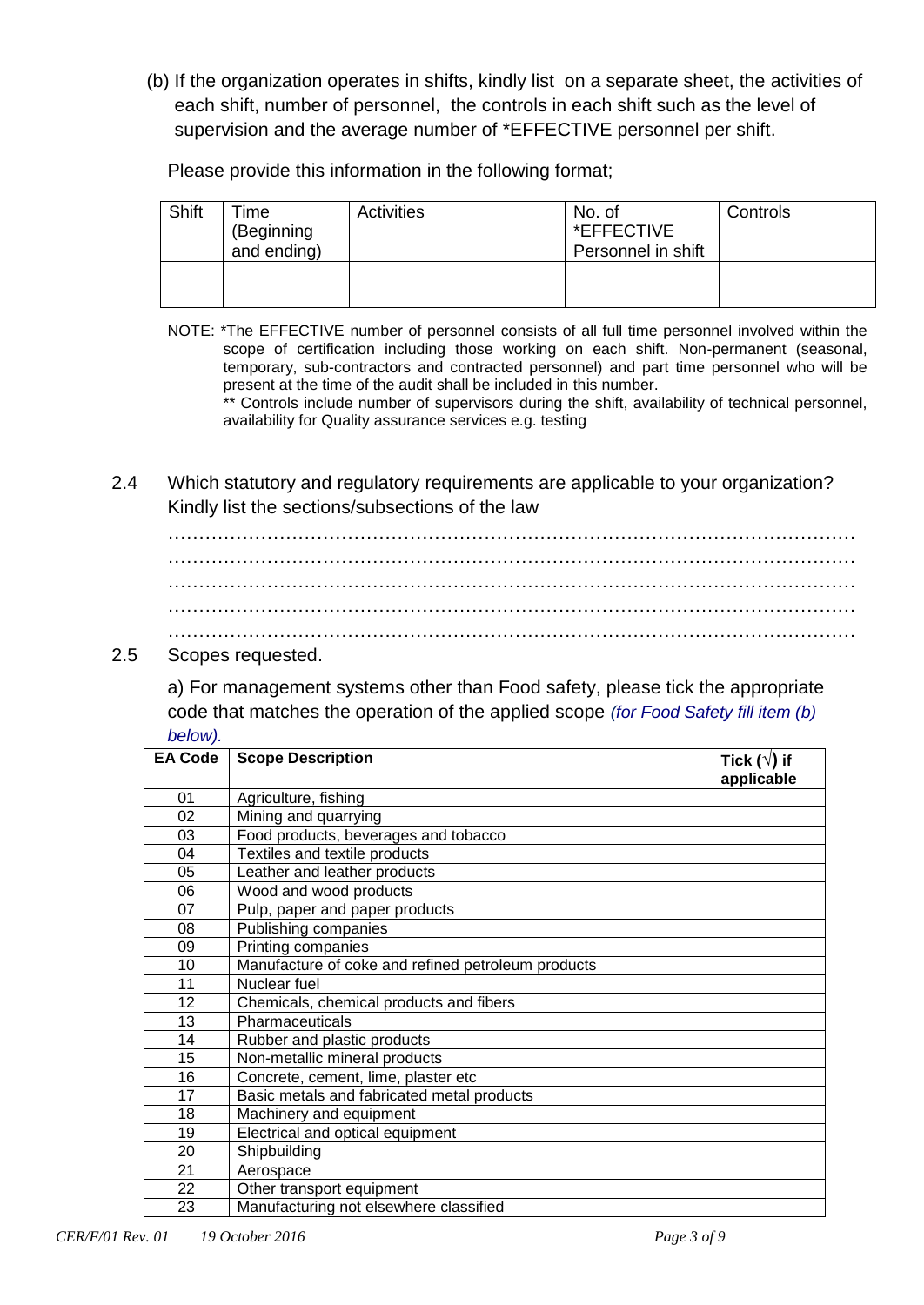| 24 | Recycling                                                                                            |  |
|----|------------------------------------------------------------------------------------------------------|--|
| 25 | Electricity supply                                                                                   |  |
| 26 | Gas supply                                                                                           |  |
| 27 | Water supply                                                                                         |  |
| 28 | Construction                                                                                         |  |
| 29 | Wholesale and retail trade; Repair of motor vehicles<br>motorcycles and personal and household goods |  |
| 30 | Hotels and restaurants                                                                               |  |
| 31 | Transport, storage and communication                                                                 |  |
| 32 | Financial intermediation; real estate; renting                                                       |  |
| 33 | Information technology                                                                               |  |
| 34 | <b>Engineering services</b>                                                                          |  |
| 35 | Other services                                                                                       |  |
| 36 | Public administration                                                                                |  |
| 37 | Education                                                                                            |  |
| 38 | Health and social work                                                                               |  |
| 39 | Other social services                                                                                |  |

# Others, please give details: ……………………………………………………………………….

………………………………………………………………………………………………………. …………………………………………………………………………………………..…………..

b) Fill the table below for Food safety management systems (FSMS/FSSC/HACCP/KS 2573). **Select by a tick (√) on the relevant cluster, category, and subcategory.**

| <b>Clustera</b><br>Category<br>Subcategory |             |                           | <b>Examples of included activities</b> | <b>Tick if</b><br>applicable                                                  |                                                                                                                                                                                                                        |                                                                                                         |                                             |                                                                                                                                                                                                                      |  |  |                       |    |                                                      |                                                                                                                                                                                                                                                                    |  |
|--------------------------------------------|-------------|---------------------------|----------------------------------------|-------------------------------------------------------------------------------|------------------------------------------------------------------------------------------------------------------------------------------------------------------------------------------------------------------------|---------------------------------------------------------------------------------------------------------|---------------------------------------------|----------------------------------------------------------------------------------------------------------------------------------------------------------------------------------------------------------------------|--|--|-----------------------|----|------------------------------------------------------|--------------------------------------------------------------------------------------------------------------------------------------------------------------------------------------------------------------------------------------------------------------------|--|
|                                            | A           |                           |                                        |                                                                               |                                                                                                                                                                                                                        |                                                                                                         |                                             |                                                                                                                                                                                                                      |  |  | Farming of<br>Animals | AI | Farming of Animals<br>for Meat/ Milk/ Eggs/<br>Honey | Raising animals (other than fish and seafood) used for<br>meat production, egg production, milk production or<br>honey production Growing, keeping, trapping and<br>hunting (slaughtering at point of hunting) Associated<br>farm packing <sup>b</sup> and storage |  |
| Farming                                    |             |                           | All                                    | Farming of Fish and<br>Seafood                                                | Raising fish and seafood used for meat production<br>Growing, trapping and fishing (slaughtering at point of<br>capture) Associated farm packing <sup>b</sup> and storage                                              |                                                                                                         |                                             |                                                                                                                                                                                                                      |  |  |                       |    |                                                      |                                                                                                                                                                                                                                                                    |  |
|                                            | B           | Farming of<br>Plants      | BI                                     | Farming of Plants<br>(other than grains<br>and pulses)                        | Growing or harvesting of plants (other than grains and<br>pulses): horticultural products(fruits, vegetables, spices,<br>mushrooms, etc.) and hydrophytes for food Associated<br>farm packing <sup>b</sup> and storage |                                                                                                         |                                             |                                                                                                                                                                                                                      |  |  |                       |    |                                                      |                                                                                                                                                                                                                                                                    |  |
|                                            |             |                           |                                        | BII                                                                           | Farming of Grains<br>and Pulses                                                                                                                                                                                        | Growing or harvesting of grains and pulses for food<br>Associated farm packing <sup>b</sup> and storage |                                             |                                                                                                                                                                                                                      |  |  |                       |    |                                                      |                                                                                                                                                                                                                                                                    |  |
|                                            |             | Food<br>Manufactur<br>ing | <b>CI</b>                              | Processing of<br>perishable animal<br>products                                | Production of animal products including fish and<br>seafood, meat, eggs, dairy and fish products                                                                                                                       |                                                                                                         |                                             |                                                                                                                                                                                                                      |  |  |                       |    |                                                      |                                                                                                                                                                                                                                                                    |  |
|                                            |             |                           | <b>CII</b>                             | Processing of<br>perishable plant<br>products                                 | Production of plant products including fruits and fresh<br>juices, vegetables, grains, nuts, and pulses                                                                                                                |                                                                                                         |                                             |                                                                                                                                                                                                                      |  |  |                       |    |                                                      |                                                                                                                                                                                                                                                                    |  |
| Food and<br>feed                           | $\mathbf c$ |                           | $\overline{C}$                         | Processing of perish-<br>able animal and plant<br>products(mixed<br>products) | Production of mixed animal and plant products including<br>pizza, lasagne, sandwich, dumpling, ready-to-eat meals                                                                                                      |                                                                                                         |                                             |                                                                                                                                                                                                                      |  |  |                       |    |                                                      |                                                                                                                                                                                                                                                                    |  |
| processing                                 |             |                           |                                        |                                                                               |                                                                                                                                                                                                                        | <b>CIV</b>                                                                                              | Processing of<br>ambient stable<br>products | Production of food products from any source that are<br>stored and sold at ambient temperature, including<br>canned foods, biscuits, snacks, oil, drinking water,<br>beverages, pasta, flour, sugar, food-grade salt |  |  |                       |    |                                                      |                                                                                                                                                                                                                                                                    |  |
|                                            |             | Animal<br>Feed            | DI                                     | Production of Feed                                                            | Production of feed from a single or mixed food source,<br>intended for food-producing animals                                                                                                                          |                                                                                                         |                                             |                                                                                                                                                                                                                      |  |  |                       |    |                                                      |                                                                                                                                                                                                                                                                    |  |
|                                            | D           | Production                | <b>DII</b>                             | Production of Pet<br>Food                                                     | Production of feed from a single or mixed food source,<br>intended for non-food producing animals                                                                                                                      |                                                                                                         |                                             |                                                                                                                                                                                                                      |  |  |                       |    |                                                      |                                                                                                                                                                                                                                                                    |  |
| Catering                                   | Е           | Catering                  |                                        |                                                                               | Preparation, storage and, where appropriate, delivery of<br>food for consumption, at the place of preparation or at a<br>satellite unit                                                                                |                                                                                                         |                                             |                                                                                                                                                                                                                      |  |  |                       |    |                                                      |                                                                                                                                                                                                                                                                    |  |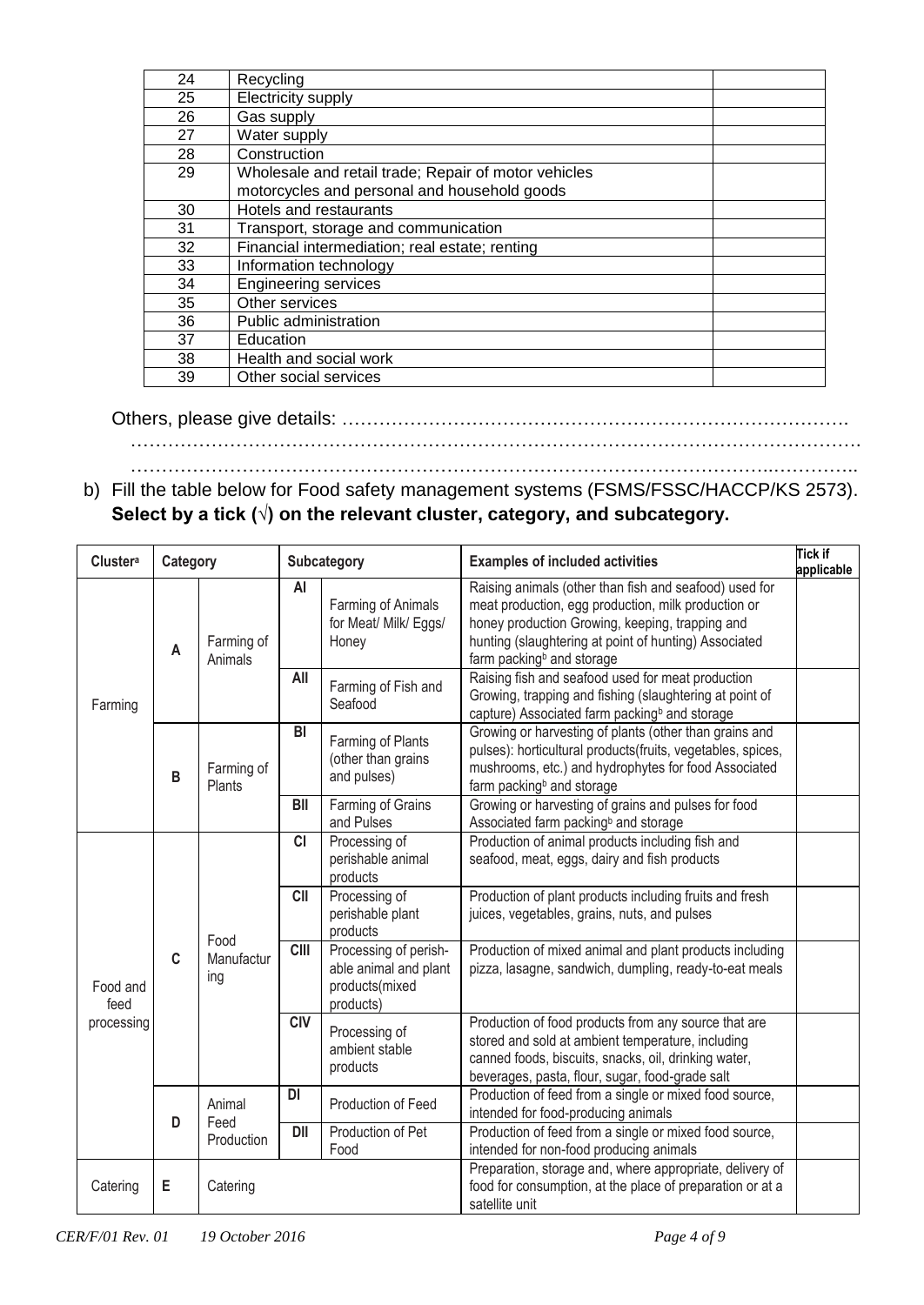|                                                                                                                                        |   |                                                      | FI.        | Retail / Wholesale                                                                       | Provision of finished food products to a customer (retail<br>outlets, shops, wholesalers)                                                          |  |
|----------------------------------------------------------------------------------------------------------------------------------------|---|------------------------------------------------------|------------|------------------------------------------------------------------------------------------|----------------------------------------------------------------------------------------------------------------------------------------------------|--|
|                                                                                                                                        | F | <b>Distribution</b>                                  | <b>FII</b> | Food Broking /<br>Trading                                                                | Buying and selling food products on its own account or<br>as an agent for others<br>Associated packaging <sup>c</sup>                              |  |
| Retail,<br>transport<br>and<br>storage                                                                                                 | G | Provision<br>οf<br>Transport                         | GI         | Provision of<br>Transport and<br>Storage Services for<br>Perishable Food and<br>Feed     | Storage facilities and distribution vehicles for the storage<br>and transport of perishable food and feed<br>Associated packaging <sup>c</sup>     |  |
|                                                                                                                                        |   | and<br>Storage<br>Services                           | GII        | Provision of<br>Transport and<br>Storage Services for<br>Ambient Stable Food<br>and Feed | Storage facilities and distribution vehicles for the storage<br>and transport of ambient stable food and feed<br>Associated packaging <sup>c</sup> |  |
| Auxiliary<br>services                                                                                                                  | H | Services                                             |            |                                                                                          | Provision of services related to the safe production of<br>food, including water supply, pest control, cleaning<br>services, waste disposal        |  |
|                                                                                                                                        |   | Production of Food Packaging & Packaging<br>material |            |                                                                                          | Production of Food Packaging material                                                                                                              |  |
|                                                                                                                                        | J | Equipment manufacturing                              |            |                                                                                          | Production & development of food processing<br>equipment & vending machines                                                                        |  |
| Biochemic<br>al                                                                                                                        | K | Production of (Bio) Chemicals                        |            |                                                                                          | Production of food and feed additives, vitamins,<br>minerals, bio-cultures, flavourings, enzymes and<br>processing aids                            |  |
|                                                                                                                                        |   |                                                      |            |                                                                                          | Pesticides, drugs, fertilizers, cleaning agents                                                                                                    |  |
| a Clusters are intended to be used for accreditation scope of accredited certification bodies, and for accreditation bodies witnessing |   |                                                      |            |                                                                                          |                                                                                                                                                    |  |

certification bodies. b "Farm packing" means packaging without product modification and processing.

c "Associated packaging" means packaging without product modification and processing and without altering the primary packaging.

# **3. Management system information**

3.1 Organization seeking registration for:

| <b>ISO 9001</b>    |  |
|--------------------|--|
| <b>ISO 14001</b>   |  |
| <b>ISO 22000</b>   |  |
| <b>FSSC</b>        |  |
| <b>HACCP</b>       |  |
| <b>ISO 27001</b>   |  |
| ISO 20000-1        |  |
| <b>OHSAS 18001</b> |  |
| <b>ISO 13485</b>   |  |
| <b>KS 2573</b>     |  |
| <b>ISO 39001</b>   |  |
| <b>ISO 50001</b>   |  |
| Any other          |  |
|                    |  |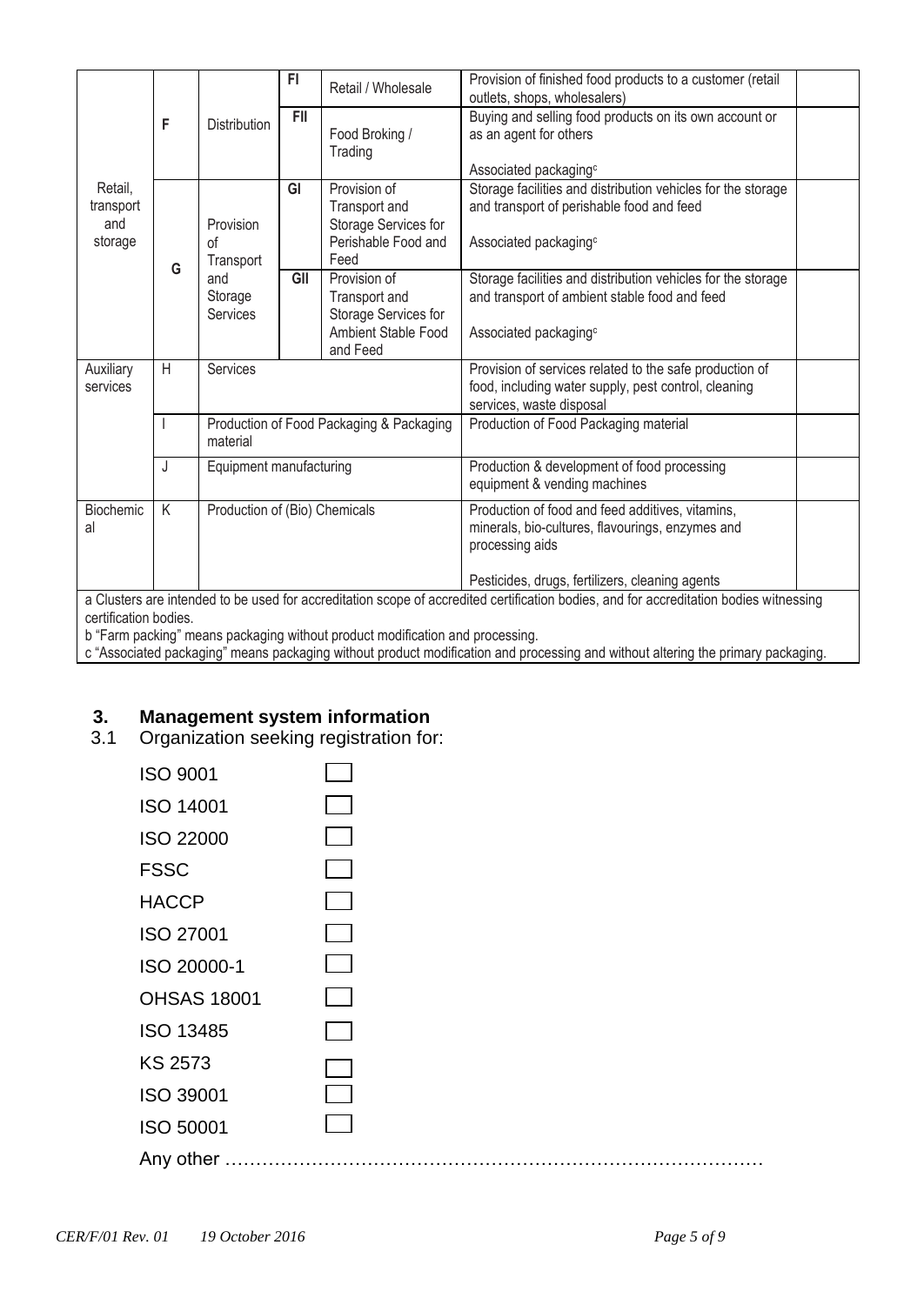3.2 List all the activities/ departments/processes/sections covered under the scope for which certification is sought *(append a separate sheet if necessary)*

……………………………………………………………………………………………………… ……………………………………………………………………………………………………… ……………………………………………………………………………………………………… …………………………………………………………….………………………………………… ………………………………………………………………………………………………………

.………………………………………………………………………………………………………

3.3Please describe, within the space provided, the **scope** (products/services or product categories and processes) for your firm's activities for which registration/certification is sought and which will define your product range or services to potential customers.

………………………………………………………………………………………………… ………………………………………………………………………………………………… ………………………………………………………………………………………………… ………………………………………………………………………………………………… …………………………………………………………………………………………………

3.4 List any other products or services offered, or department(s) for which registration is NOT being sought:

3.5 Which processes of the management system are outsourced by your organization?

| 3.6 | Does your firm currently hold any other certifications? YES<br><b>NO</b>                |
|-----|-----------------------------------------------------------------------------------------|
|     | If 'YES' specify the type of certification(s) (e.g. ISO 9001 QMS, ISO 14001 EMS, HACCP, |
|     |                                                                                         |
|     | 3.7 Are you migrating from another Certification Body to KEBS- Certification Body?      |
|     | <b>YES</b><br>NΟ                                                                        |
|     | If Yes, please indicate:                                                                |

| CER/F/01 Rev. 01 19 October 2016 | Page 6 of 9 |
|----------------------------------|-------------|

Management System……………………………….…………Expiry date…………………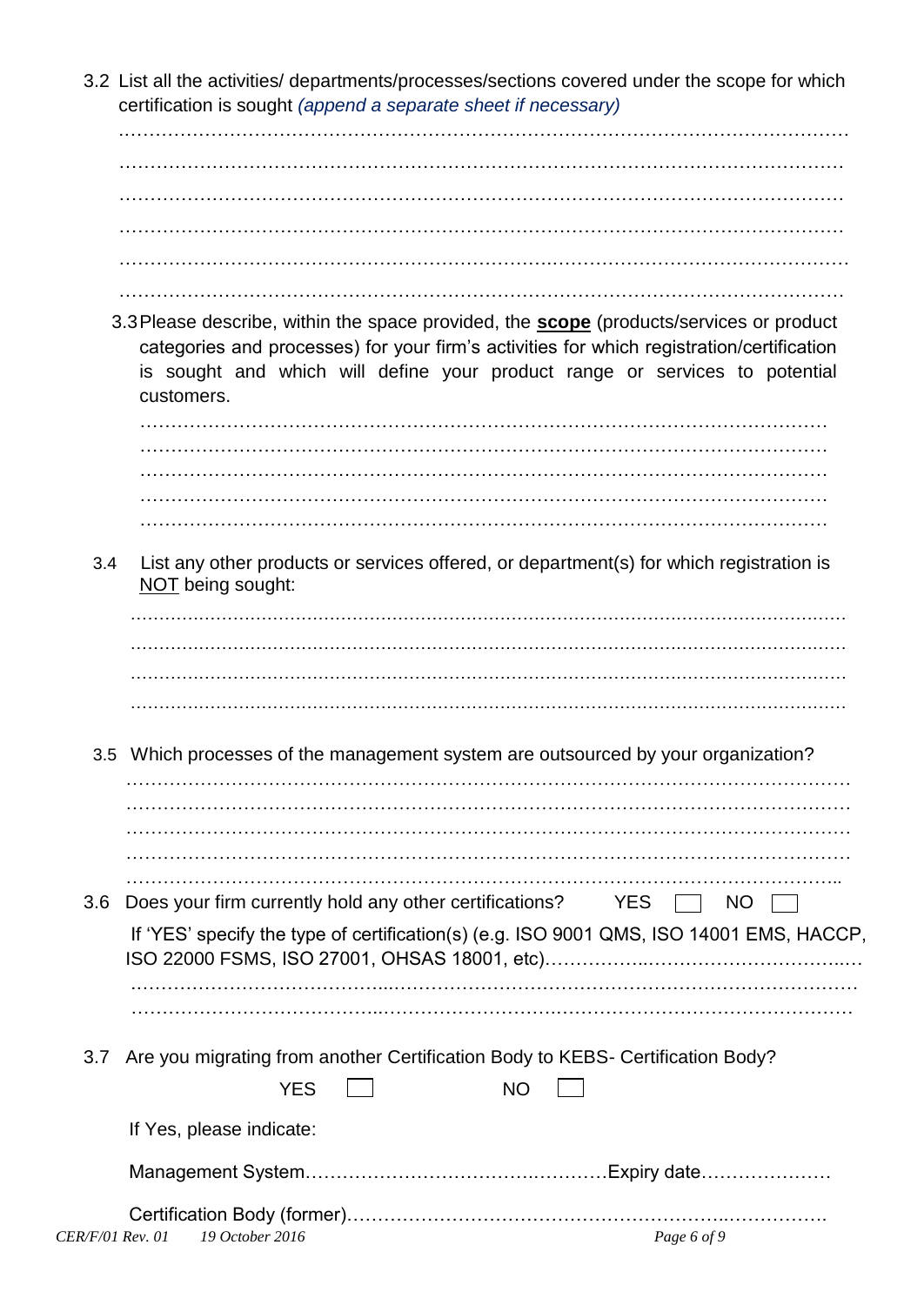# **4. Readiness for certification**

| 4.1 Have you developed the necessary management system documentation?<br>YES $\Box$ NO $\Box$     |
|---------------------------------------------------------------------------------------------------|
| 4.2 Are the employees in the organization aware of the management system?<br>YES $\Box$ NO $\Box$ |

4.3 What training (if any) have the employees undergone in relation to the management system?

…………………………………………………………………………………………………… …………………………………………………………………………………………………… …………………………………………………………………………………………………..

4.4 How soon (specify in weeks or months) does your organization wish to be registered? *(Please note that management system documentation must be submitted to KEBS at least 3 weeks before the date of audit)*

- **5. Additional information for clients applying for Food safety system (FSMS, FSSC, HACCP, FSCE) certification.**
- 5.1 List the HACCP studies and the process lines covered under the scope for which registration/certification is sought.

.............................................................................................................................................. ..............................................................................................................................................

5.2 Do you have any clients with special needs i.e., groups of users/consumers known to be especially vulnerable to specific food safety hazards? Kindly list them below, if any.

..............................................................................................................................................

................................................................................................................................................

................................................................................................................................................

# **6. Additional information for clients applying for re-certification.**

Kindly indicate in the space below if there has been any significant change(s) to the management system, the activities, equipment, personnel or the context to which the management system is operating, such as changes to legislation.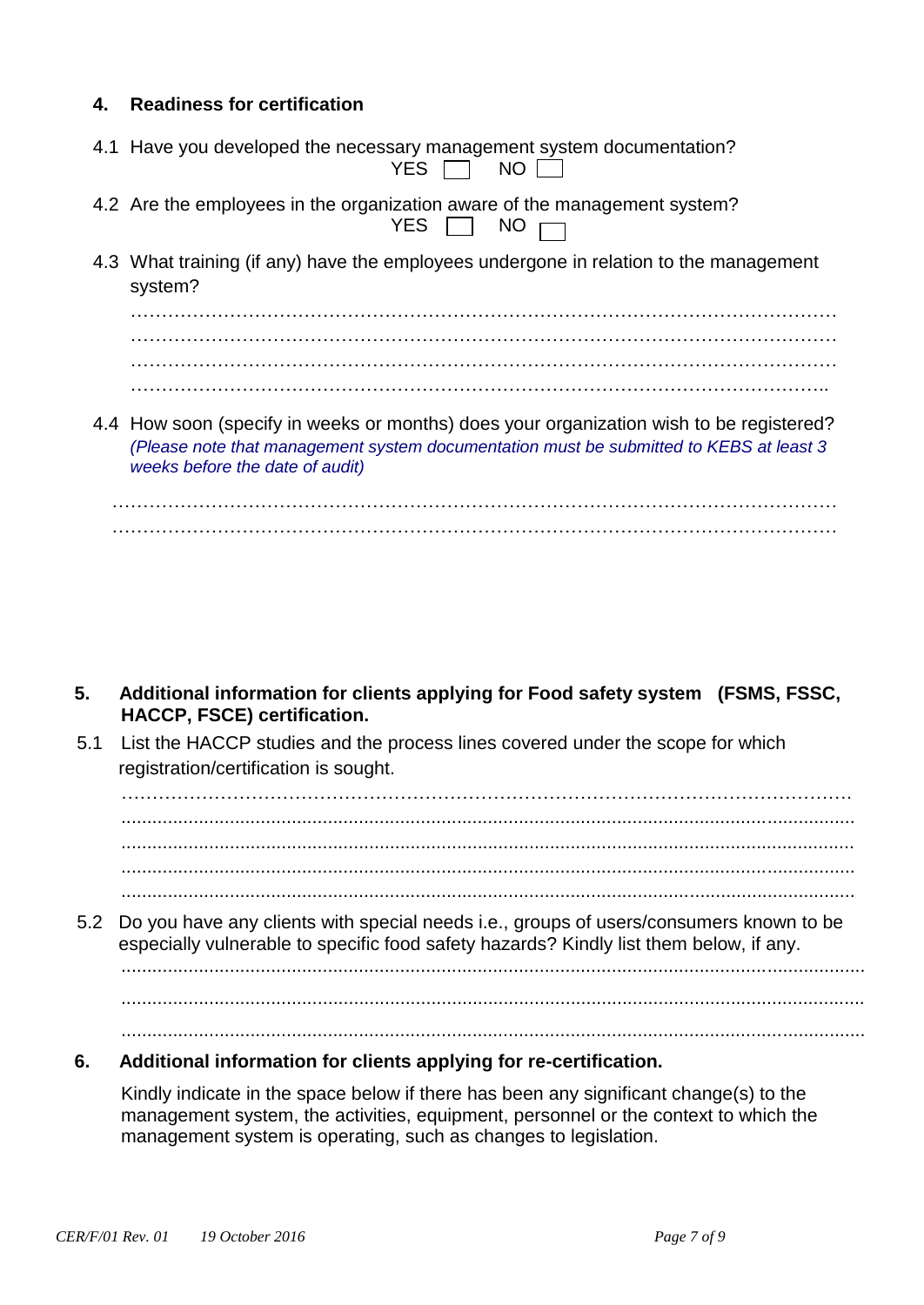| 7. |                                                                                                                                                                                                                                                                                                 | How did you learn about KEBS certification services? |  |          |  |  |  |
|----|-------------------------------------------------------------------------------------------------------------------------------------------------------------------------------------------------------------------------------------------------------------------------------------------------|------------------------------------------------------|--|----------|--|--|--|
|    | Customer                                                                                                                                                                                                                                                                                        | <b>Personal Contacts</b>                             |  | Seminar  |  |  |  |
|    | <b>Exhibition</b>                                                                                                                                                                                                                                                                               | Recommendation                                       |  | Supplier |  |  |  |
|    | <b>Others</b>                                                                                                                                                                                                                                                                                   |                                                      |  |          |  |  |  |
|    | 8. Please note that by filling this form, the applicant does not commit to a formal<br>certification arrangement with KEBS. Formal certification process shall begin after the<br>payment of the necessary application/audit fees. (Please refer to the conditions of the<br>contract overleaf) |                                                      |  |          |  |  |  |
|    | Form completed by:                                                                                                                                                                                                                                                                              |                                                      |  |          |  |  |  |
|    |                                                                                                                                                                                                                                                                                                 |                                                      |  |          |  |  |  |
|    |                                                                                                                                                                                                                                                                                                 |                                                      |  |          |  |  |  |
|    | Please return to:<br>$IIAB$ $O$ - $II$ $I.1$                                                                                                                                                                                                                                                    |                                                      |  |          |  |  |  |

*HOD Certification Kenya Bureau of Standards P. O. Box 54974 - 00200, NAIROBI. KENYA* or email to [certification@kebs.org](mailto:certification@kebs.org)

### **Conditions of contract**

### **A. Obligations of the Client**

- 1. The client shall give KEBS auditors access to all premises, facilities and sites, which are the subject of certification with prior notification during the working hours of the premises, facilities and sites involved.
- 2. The client shall pay to KEBS such reasonable fees and charges as shall be mutually agreed from time to time and will include all expenses in relation to the surveillances audits, sampling, testing and administration costs
- 3. The client shall not vary the management system that is subject of certification without prior written authority by KEBS
- 4. The client shall inform the KEBS of any intended modification in the product, production process or management system applicable prior to such modification.
- 5. The client shall inform KEBS without delay of matters that may affect the capability of the management system to continue to fulfill the requirements.
- 6. The client shall not use the KEBS management system certification mark in a way that may be interpreted as denoting product/service conformity
- 7. The client shall keep records on complaints regarding aspects of products or services covered by the certification and shall upon request by KEBS provide the records to KEBS